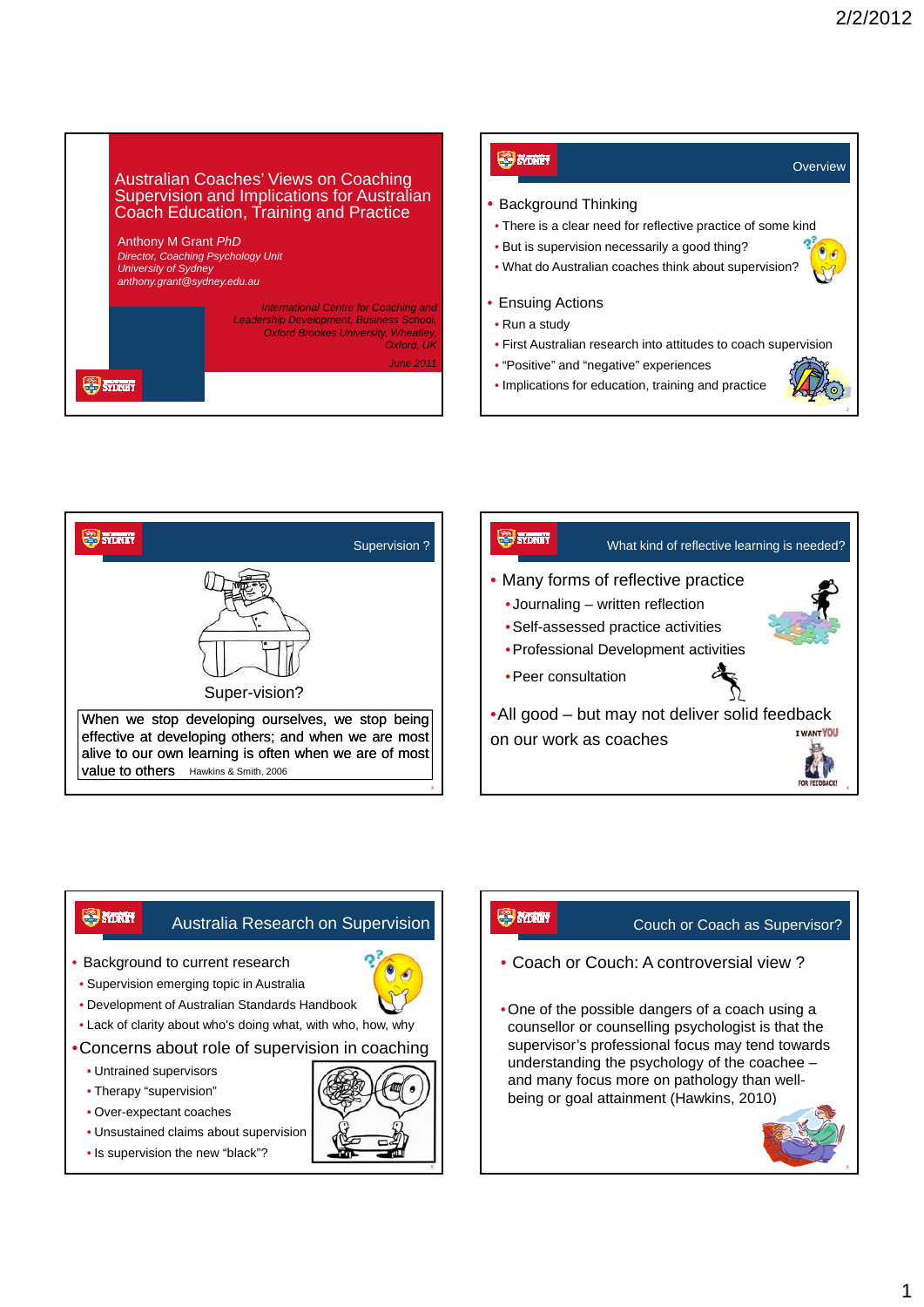









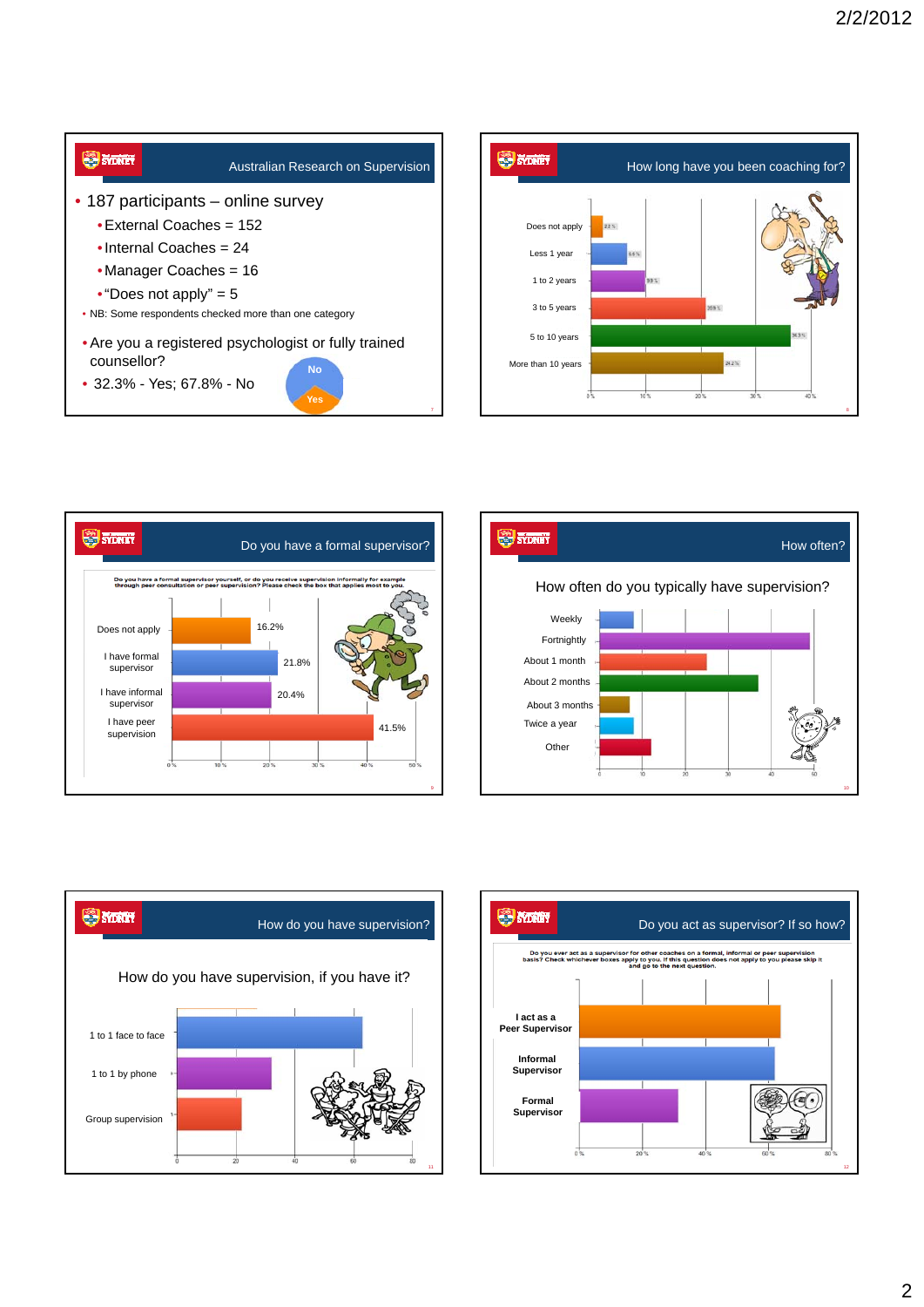





#### Examples of Some Reported Negative Experiences of **SYDNEY** Supervision

- Coach was **ego driven** and quoted lots of theory without evidence base!
- **Lack of chemistry. Clash of beliefs**, approaches, values, experiences, etc. • When I felt the supervisor **wasn't skilled enough** in both coaching me around an issue, and/or wasn't able to create an agenda free space.
- Supervisor did not **demonstrate coaching competencies** during the supervision session. Also session was **clearly not prepared** or structured in any way.
- Sought a supervisor who was a psychologist that I really admired t**hey really didn't know how to supervise me**. They focused on the tools and processes I was using rather than the meta level. I also had much more experience in leadership coaching and they felt they couldn't add much. It was quite 'low level'<br>and unfulfilling. Mind you **my supervisor of now 2 years is not a coach but**<br>comes from the counselling profession but did thesis on superv **enormous experience being a supervisor** - this makes the difference!
- **Broken confidentiality**



16

# Some Reported Negative Experiences of Peer and Group **SONT** Supervision

- A **group** supervision session I attended ( 9 people) was railroaded by a couple of **individuals running their own agenda.**
- I attended a number of **group** supervision sessions for a about 1 1/2 years at XXX and got very little from them. **I found that I had as much if not more experience than** most of the people attending.
- Strong negative experience 2x in separate **peer** supervision discussions where the supervisor **- does not listen well** - wanted to us the time to **talk about their work/experiences/contacts** rather than hear me and provide supervision - **being told what approach to take** with a client when actual advice was not sought, merely a sounding board. Only 2 negatives though amidst many positives.



### Some Reported Negative Experiences of Peer and Group **SONT Supervision** • I have observed supervision being done by **people who don't really**

**know what they are doing** - in a **group** setting. The result is group and individual confusion and if anything a diminution of coaching effectiveness for those involved.



• Sometimes, in **peer or group** supervision, you come across coaches with **strong ideological views** or whom interpret the groups shared experiences or research you are looking at, in a strange and irrelevant way. I find exposure to such people can do more harm than good sometimes for those who are less educated in the science and theory that informs coaching.

• **Q: What can we learn from these "negative" experiences?**



18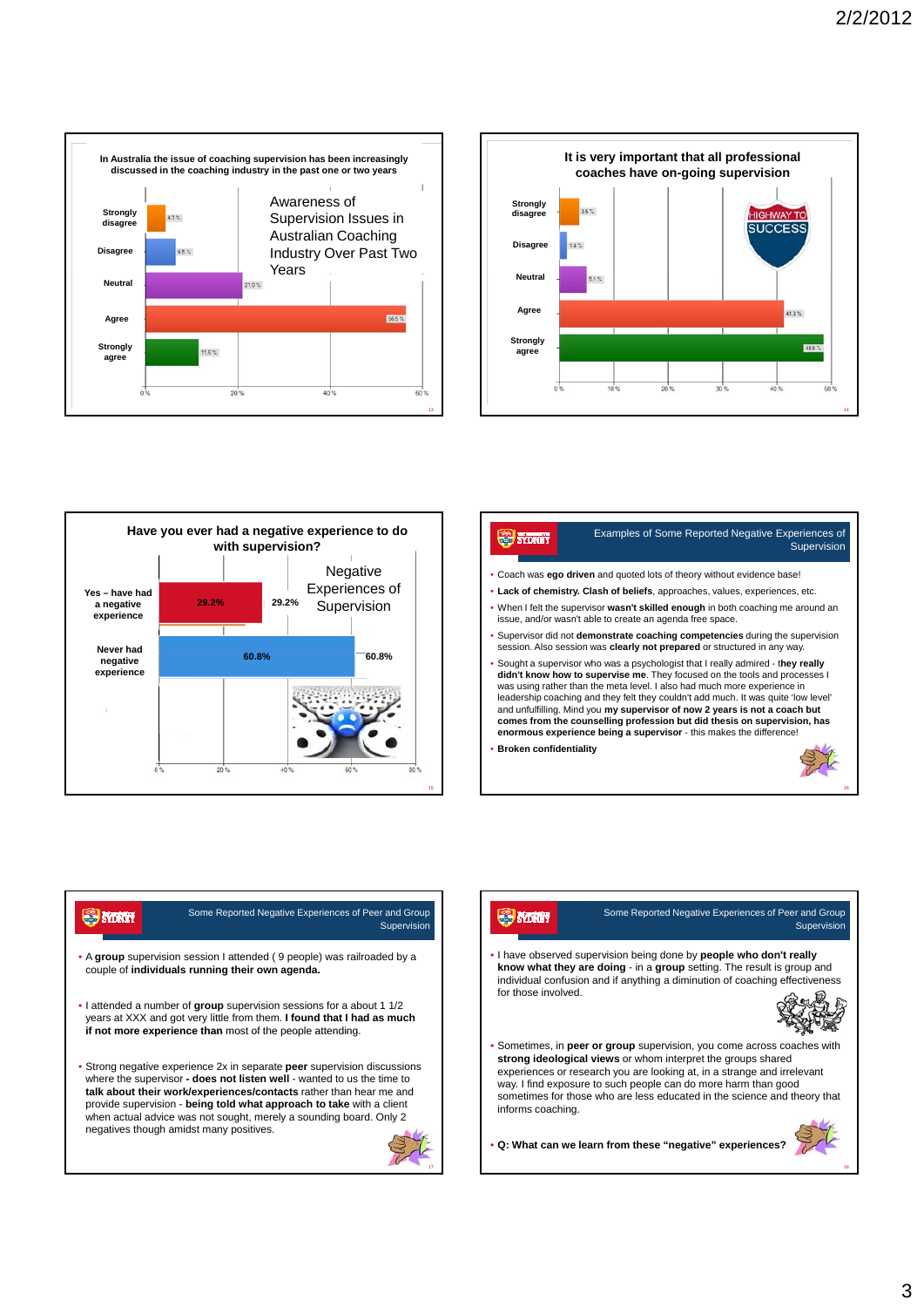20



## **Reported Benefits of Supervision from the Literature STOREY were supported by this survey** e.g., Michael Carroll, 2007 in Handbook of Coaching Psychology • Offers protection to clients (cases are reviewed) • Offers a reflective space for practitioners (and so potential for insights for improvement) •It helps practitioners identify their strengths and weaknesses • Helps learning from peers • Helps keep current with professional development • Raises awareness of ethical issues • Helps assess impact/affect of coaching

• Forum of accountability for coach



• "The feedback I receive weekly from the coaches I supervise / mentor is how valuable it is because it **helps raise the bar** on who they are being as coaches and helps them to develop their skills, their confidence and to think in new ways. They find it very helpful to have a more senior experienced colleague as a **sounding board for challenging situations**  and to **bounce ideas and brainstorm.** Most of them are also comfortable in sharing with their clients that they have a supervisor/mentor coach. Having a supervisor/mentor also **keeps them connected to the coaching world** so they don't feel they are out there on their own."







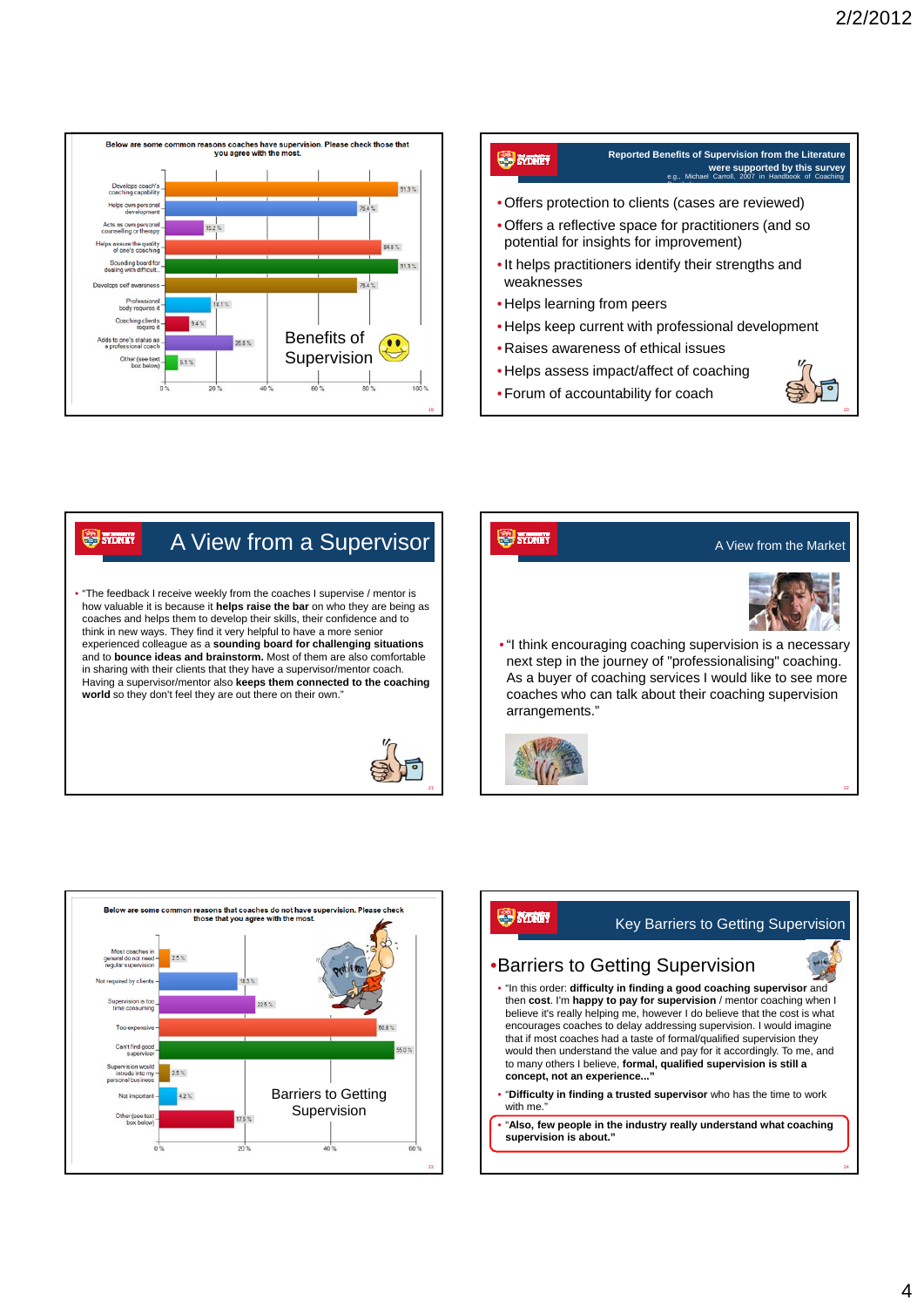26

28

30



# **SP SYDNEY** A good supervisor is hard to find • Other Market-related Issues



•"Finding a quality impartial supervisor who's not also a competitor!"

•"In a small market in Australia, sometimes I have wondered about the use of international supervisors - for the benefit of having a truly independent supervisor."



# **SYDNEY** A balanced view •But: • "Cost and time can sometimes be felt as a "down side" - as can being deeply challenged at the core of your being - but I see it more as an investment than a cost. So none of the above are in reality a "down side". They are all essential really." Pros  $Con<$



| <b>SYDRUS</b><br>Implications for Education, Training and Practice                              |  |  |  |
|-------------------------------------------------------------------------------------------------|--|--|--|
| • Supervision in Australia is:                                                                  |  |  |  |
| • Relatively new aspect of professional coaching                                                |  |  |  |
| • Perceived to be important (but not vital)                                                     |  |  |  |
| • Experienced as important by coaches                                                           |  |  |  |
| • Valued by the market                                                                          |  |  |  |
| $\bullet$ But                                                                                   |  |  |  |
| • No formal supervision training as yet (opportunity?)                                          |  |  |  |
| • Some disillusionment in supervision                                                           |  |  |  |
| • Real need for supervisors who can draw on both behavioural<br>science and business experience |  |  |  |